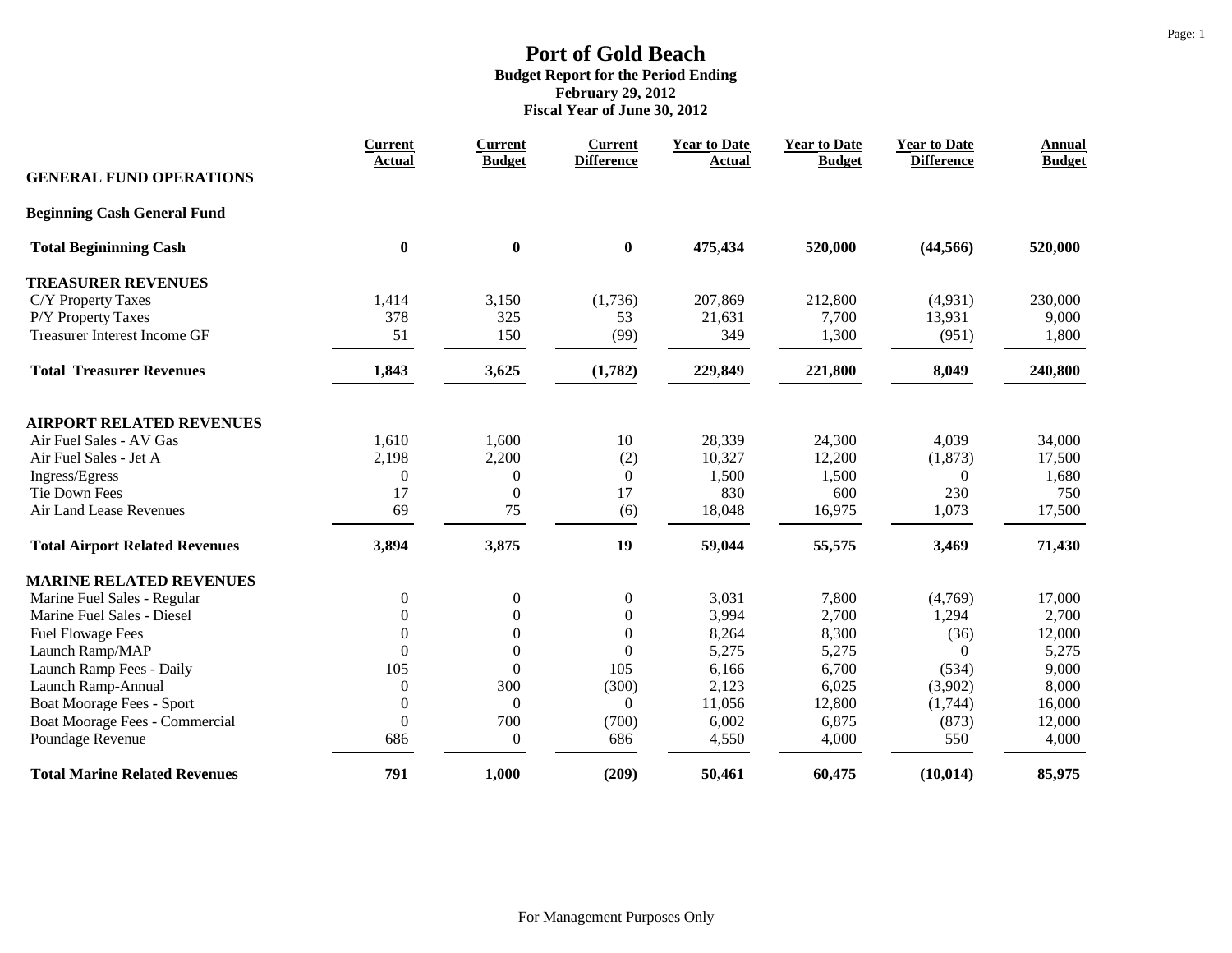|                                                         | <b>Current</b><br>Actual | <b>Current</b><br><b>Budget</b> | <b>Current</b><br><b>Difference</b>                   | <b>Year to Date</b><br>Actual | <b>Year to Date</b><br><b>Budget</b> | <b>Year to Date</b><br><b>Difference</b> | Annual<br><b>Budget</b> |
|---------------------------------------------------------|--------------------------|---------------------------------|-------------------------------------------------------|-------------------------------|--------------------------------------|------------------------------------------|-------------------------|
| <b>LAND AND BUILDING REVENUES</b>                       |                          |                                 |                                                       |                               |                                      |                                          |                         |
| <b>Bay Storage Revenues</b>                             | 5,910                    | 4,500                           | 1,410                                                 | 60,331                        | 58,225                               | 2,106                                    | 82,000                  |
| <b>Building Lease Revenues</b>                          | $\overline{0}$           | 1,500                           | (1,500)                                               | 10,678                        | 12,800                               | (2,122)                                  | 13,400                  |
| <b>Compound Storage Revenues</b>                        | 654                      | 950                             | (296)                                                 | 6,140                         | 5,500                                | 640                                      | 9,000                   |
| <b>Land Lease Revenues</b>                              | 3,511                    | 6,500                           | (2,989)                                               | 75,939                        | 73,650                               | 2,289                                    | 116,000                 |
| <b>Total Land and Building Revenues</b>                 | 10,075                   | 13,450                          | (3,375)                                               | 153,088                       | 150,175                              | 2,913                                    | 220,400                 |
| <b>CANNERY REVENUES</b>                                 |                          |                                 |                                                       |                               |                                      |                                          |                         |
| Cannery Lease - 1st Floor                               | 2,785                    | 4,000                           | (1,215)                                               | 27,186                        | 31,000                               | (3,814)                                  | 44,000                  |
| Cannery Lease - 2nd floor                               | 657                      | 1,250                           | (593)                                                 | 9,029                         | 10,150                               | (1, 121)                                 | 15,000                  |
| Cannery Utilites - Reimbursed                           | 500                      | 750                             | (250)                                                 | 5,955                         | 7,350                                | (1, 395)                                 | 11,000                  |
| Misc. Rent                                              | $\boldsymbol{0}$         | 200                             | (200)                                                 | 580                           | 1,600                                | (1,020)                                  | 2,300                   |
| <b>Total Cannery Revenues</b>                           | 3,942                    | 6,200                           | (2, 258)                                              | 42,750                        | 50,100                               | (7, 350)                                 | 72,300                  |
| <b>OTHER PORT REVENUES</b>                              |                          |                                 |                                                       |                               |                                      |                                          |                         |
| Equipment                                               | $\boldsymbol{0}$         | 75                              | (75)                                                  | 555                           | 600                                  | (45)                                     | 1,000                   |
| <b>Rental Car Revenue</b>                               | 73                       | 300                             | (227)                                                 | 3,360                         | 3,600                                | (240)                                    | 5,000                   |
| Sale of Equipment                                       | $\theta$                 | $\boldsymbol{0}$                | $\boldsymbol{0}$                                      | $\boldsymbol{0}$              | $\mathbf{0}$                         | $\Omega$                                 | 1,000                   |
| Tsunami Dock Repair-Federal                             | 38,288                   | $\overline{0}$                  | 38,288                                                | 38,288                        | $\overline{0}$                       | 38,288                                   | $\Omega$                |
| G.F. Reimbursement                                      | $\Omega$                 | 150                             | (150)                                                 | 121                           | 1,200                                | (1,079)                                  | 2,000                   |
| Misc. Other Port Income                                 | 90                       | $\boldsymbol{0}$                | 90                                                    | 6,304                         | 2,245                                | 4,059                                    | 5,000                   |
| <b>Insurance Reimbursement</b>                          | $\theta$                 | $\boldsymbol{0}$                | $\overline{0}$                                        | $\Omega$                      | $\overline{0}$                       | $\theta$                                 | 1,000                   |
| <b>SCBEC-South Coast Reimbursemen</b>                   | $\mathbf{0}$             | $\boldsymbol{0}$                | $\mathbf{0}$                                          | 15,072                        | 15,125                               | (53)                                     | 24,000                  |
| Curry Sports-Sea Lion Reimburs                          | $\overline{0}$           | $\boldsymbol{0}$                | $\boldsymbol{0}$                                      | 32,179                        | 26,500                               | 5,679                                    | 26,500                  |
| <b>Total Other Port Revenue</b>                         | 38,451                   | 525                             | 37,926                                                | 95,879                        | 49,270                               | 46,609                                   | 65,500                  |
| <b>INSURANCE AND LOANS</b>                              |                          |                                 |                                                       |                               |                                      |                                          |                         |
| Loan-Bldg Repair Loan                                   | $\boldsymbol{0}$         | $\boldsymbol{0}$                | $\boldsymbol{0}$                                      | $\boldsymbol{0}$              | $\boldsymbol{0}$                     | $\boldsymbol{0}$                         | 100,000                 |
| Reimbursement-FEMA                                      | $\overline{0}$           | $\boldsymbol{0}$                | $\Omega$                                              | $\overline{0}$                | $\overline{0}$                       | $\mathbf{0}$                             | 132,513                 |
| <b>Total Ins and Loans Revenues</b><br><b>TRANSFERS</b> | $\bf{0}$                 | $\bf{0}$                        | $\bf{0}$                                              | $\bf{0}$                      | $\bf{0}$                             | $\bf{0}$                                 | 232,513                 |
| <b>Total Transfers</b>                                  | $\bf{0}$                 | $\boldsymbol{0}$                | $\bf{0}$                                              | $\boldsymbol{0}$              | $\bf{0}$                             | $\boldsymbol{0}$                         | $\bf{0}$                |
| <b>TOTAL GEN FUND REVENUES</b><br>\$                    | 58,996                   | 28,675                          | 30,321<br>\$                                          | 1,106,505                     | 1,107,395                            | (890)                                    | 1,508,918               |
|                                                         | Current                  | <b>Current</b>                  | <b>Current</b><br><b>For Management Purnoses Only</b> | <b>Year to Date</b>           | <b>Year to Date</b>                  | <b>Year to Date</b>                      | Annual                  |

**Budgetting For Management Purposes Only <b>Budgetting Concernsion**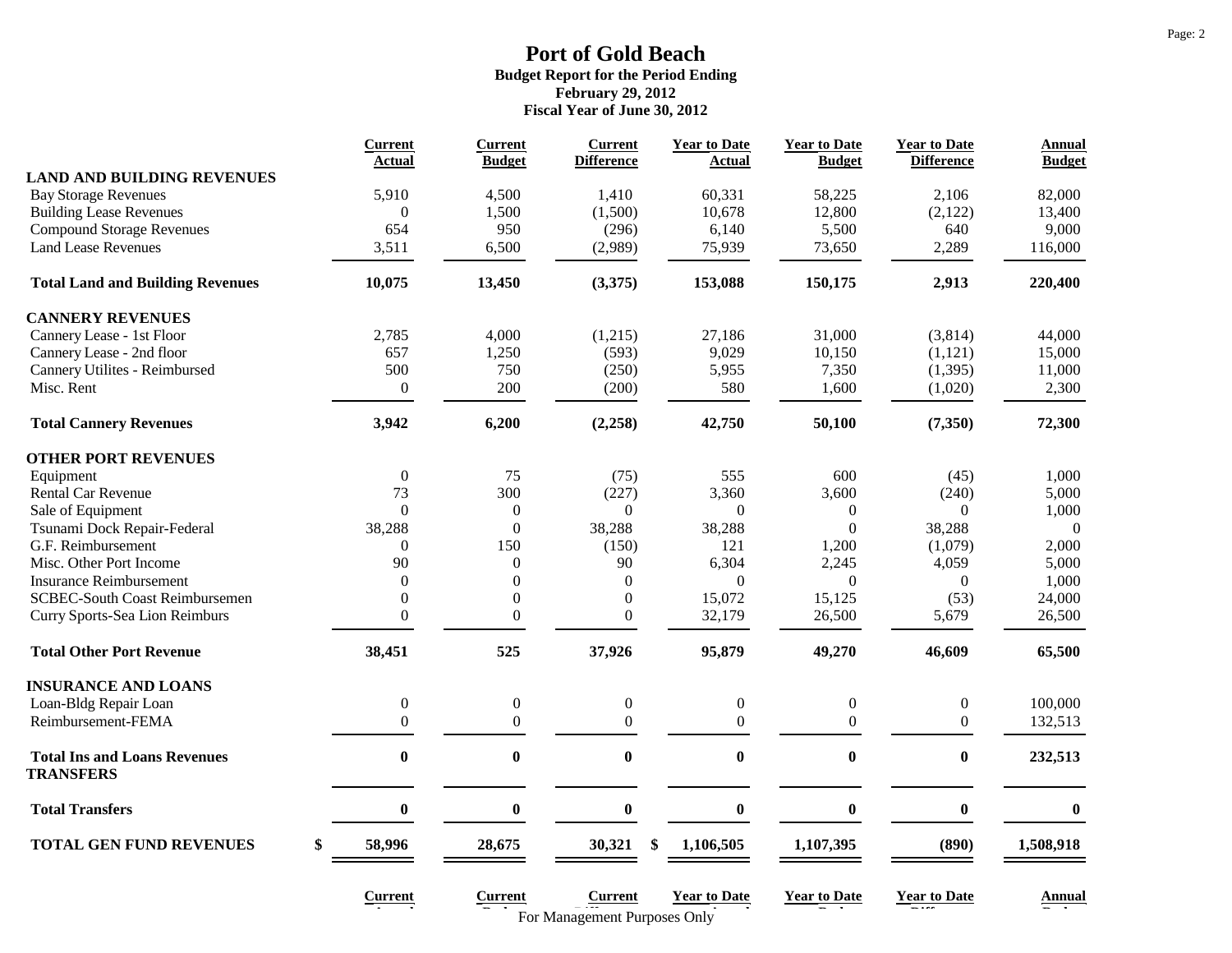# **Port of Gold Beach Budget Report for the Period Ending February 29, 2012**

|                                  |             |    |               | Fiscal Year of June 30, 2012 |         |               |                   |               |
|----------------------------------|-------------|----|---------------|------------------------------|---------|---------------|-------------------|---------------|
| <b>GENERAL FUND EXPENDITURES</b> | Actual      |    | <b>Budget</b> | <b>Difference</b>            | Actual  | <b>Budget</b> | <b>Difference</b> | <b>Budget</b> |
| PERSONAL SERVICES                |             |    |               |                              |         |               |                   |               |
| <b>Manager Salary</b>            | \$<br>3,400 | -S | 3,400         | $\boldsymbol{0}$             | 27,200  | 26,866        | (334)             | 40,800        |
| <b>Assistant Manager</b>         | $\theta$    |    | 500           | 500                          | 0       | 4,000         | 4,000             | 22,000        |
| <b>Administrative Secretary</b>  | 2,150       |    | 2,125         | (25)                         | 17,818  | 17,075        | (743)             | 25,500        |
| O&M Foreman Pay                  | 2,478       |    | 2,530         | 52                           | 20,532  | 20,240        | (292)             | 30,400        |
| Operations & Maintenance #1      | 1,428       |    | 1,500         | 72                           | 11,670  | 11,700        | 30                | 17,800        |
| Part-Time/Weekend O/M            | 2,575       |    | 500           | (2,075)                      | 10,614  | 10,100        | (514)             | 13,000        |
| Operation Maintenance #2         | 1,037       |    | 800           | (237)                        | 8,489   | 8,075         | (414)             | 13,900        |
| Overtime/Bonus All Employees     | 0           |    |               | $\Omega$                     | 850     | 850           | $\Omega$          | 13,000        |
| South Coast Bus. Employees       | $\theta$    |    | $\theta$      | $\theta$                     | 8,613   | 11,100        | 2,487             | 24,000        |
| Seal Harassment Personell        | $\theta$    |    |               | $\overline{0}$               | 22,875  | 20,000        | (2,875)           | 20,000        |
| Payroll Tax / Worker's Comp      | 988         |    | 1,500         | 512                          | 19,187  | 20,300        | 1,113             | 28,000        |
| Seal Harrasment W.C.             | $\theta$    |    | $\Omega$      | $\overline{0}$               | 0       |               | $\theta$          | 1,500         |
| <b>Health Insurance</b>          | 1,943       |    | 1,500         | (443)                        | 15,940  | 12,000        | (3,940)           | 18,200        |
| <b>Retirement Benefits</b>       | 755         |    | 825           | 70                           | 6,038   | 6,600         | 562               | 10,000        |
| <b>Total Personal Services</b>   | 16,754      |    | 15,180        | (1,574)                      | 169,826 | 168,906       | (920)             | 278,100       |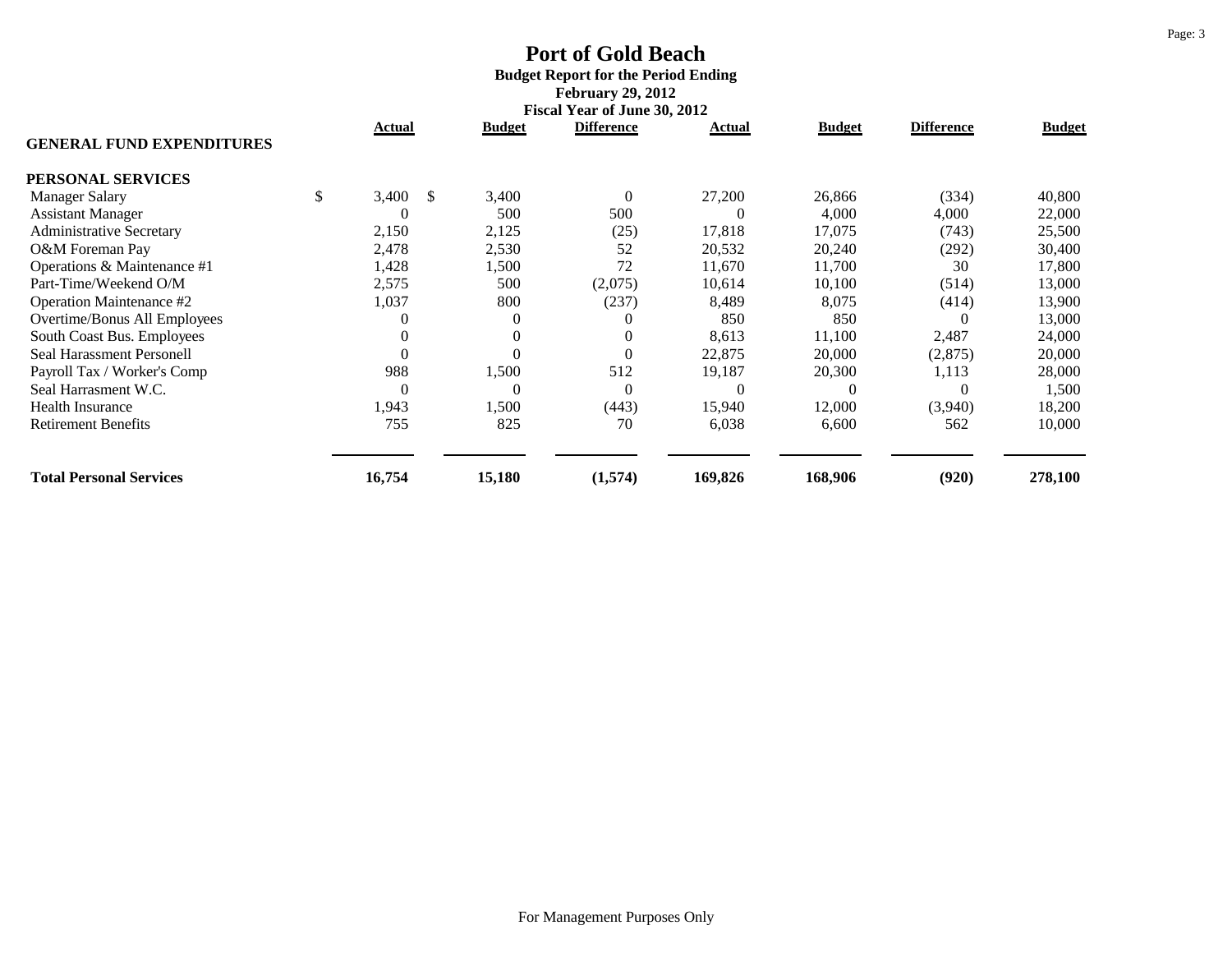|                                             | <b>Current</b>   | <b>Current</b>   | <b>Current</b>    | <b>Year to Date</b> | <b>Year to Date</b> | <b>Year to Date</b> | Annual        |
|---------------------------------------------|------------------|------------------|-------------------|---------------------|---------------------|---------------------|---------------|
|                                             | Actual           | <b>Budget</b>    | <b>Difference</b> | Actual              | <b>Budget</b>       | <b>Difference</b>   | <b>Budget</b> |
| <b>OFFICE MATERIAL AND SERVICES</b>         |                  |                  |                   |                     |                     |                     |               |
| Advertising/Promotion                       | 58               | 100              | 42                | 647                 | 1,100               | 453                 | 1,600         |
| <b>Accounting Expenses</b>                  | 1,060            | 875              | (185)             | 6,705               | 7,000               | 295                 | 10,500        |
| <b>Audit Expenses</b>                       | 0                | $\overline{0}$   | $\overline{0}$    | 17,500              | 16,500              | (1,000)             | 16,500        |
| <b>Dues/Association Fees</b>                | $\overline{0}$   | 125              | 125               | 1,075               | 1,050               | (25)                | 1,800         |
| Taxes/Permit Fees                           | 670              | $\theta$         | (670)             | 5,086               | 4,425               | (661)               | 7,000         |
| Insurance - G.F.                            | 3,712            | 3,950            | 238               | 28,801              | 31,600              | 2,799               | 47,500        |
| Office Expense                              | 145              | 300              | 155               | 1,134               | 2,400               | 1,266               | 4,000         |
| Postage/Mailing Fees                        | $\boldsymbol{0}$ | 50               | 50                | 270                 | 400                 | 130                 | 600           |
| Copy Machine Maintenance                    | 28               | 60               | 32                | 208                 | 460                 | 252                 | 700           |
| Web Site Hosting Fees                       | 52               | $\boldsymbol{0}$ | (52)              | 182                 | $\Omega$            | (182)               | 500           |
| Telephone Expense                           | 416              | 450              | 34                | 3,246               | 3,650               | 404                 | 5,500         |
| <b>Contracted Services</b>                  | $\overline{0}$   | $\theta$         | $\overline{0}$    |                     |                     | $\theta$            | 5,000         |
| <b>Lobby Consulting Fees</b>                |                  |                  | $\theta$          |                     |                     | $\Omega$            | 2,500         |
| <b>Legal Fees</b>                           |                  | 0                | $\theta$          | 333                 | 220                 | (113)               | 5,000         |
| SDAO Deductible Legal Fees                  | $\theta$         |                  | $\Omega$          | $\theta$            | $\theta$            | $\Omega$            | 25,000        |
| <b>Staff Travel/Meetings</b>                | 1,143            | 275              | (868)             | 2,281               | 1,115               | (1, 166)            | 1,800         |
| <b>Commissioner Travel</b>                  | $\overline{0}$   | $\theta$         | $\overline{0}$    | 200                 | 150                 | (50)                | 1,400         |
| Refunds                                     | 10               | 250              | 240               | 1,213               | 1,000               | (213)               | 1,800         |
| Reimbursable Expenses                       | $\overline{0}$   | 85               | 85                | $\Omega$            | 660                 | 660                 | 1,000         |
| Misc. Expense - G.F.                        | $\overline{0}$   | 125              | 125               | 1,294               | 1,000               | (294)               | 1,500         |
| Education                                   | $\overline{0}$   | 100              | 100               | 110                 | 800                 | 690                 | 1,200         |
| <b>Total Office Material &amp; Services</b> | 7,294            | 6,745            | (549)             | 70,285              | 73,530              | 3,245               | 142,400       |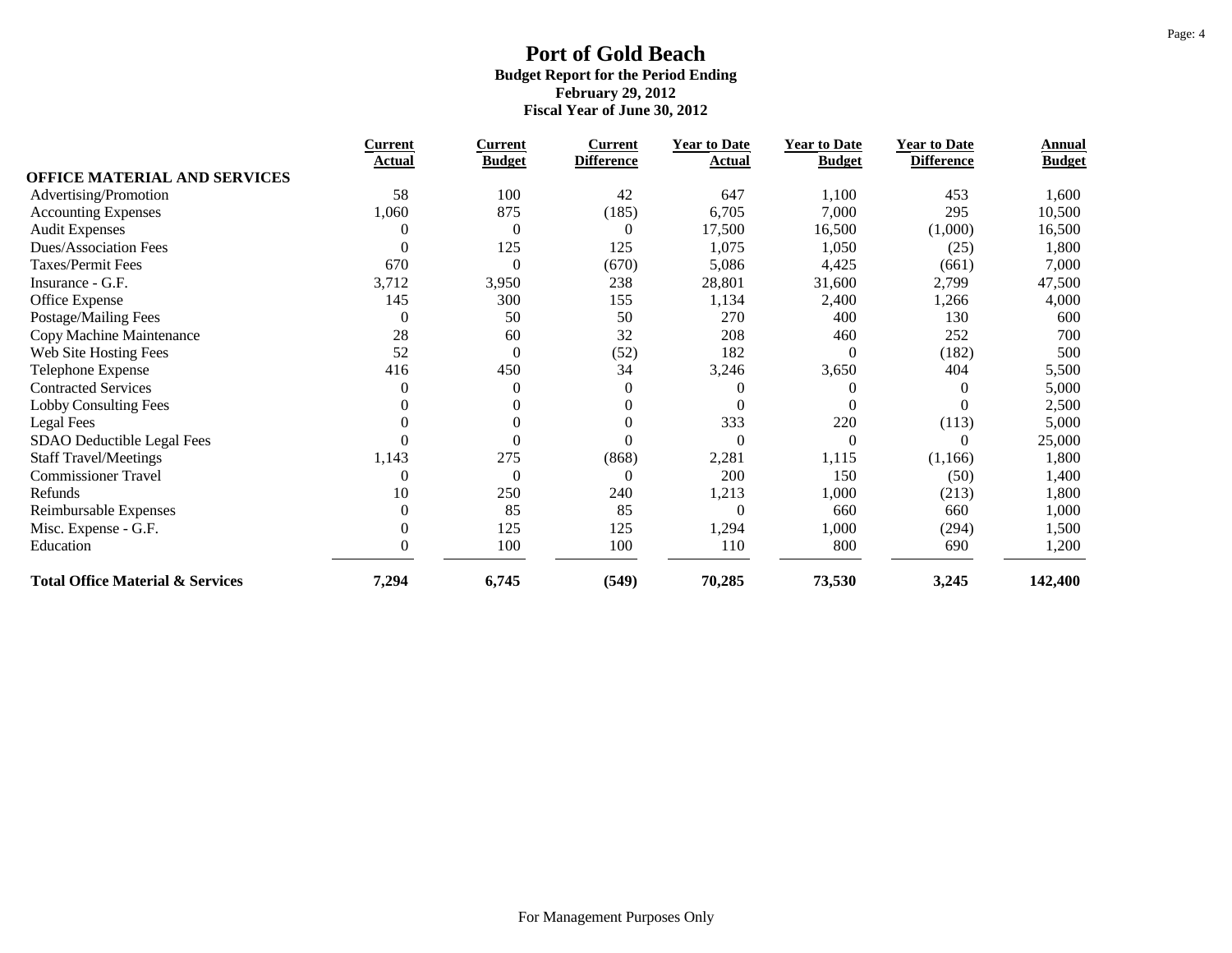|                                                    | Current  | <b>Current</b>   | <b>Current</b>    | <b>Year to Date</b> | <b>Year to Date</b> | <b>Year to Date</b> | Annual        |
|----------------------------------------------------|----------|------------------|-------------------|---------------------|---------------------|---------------------|---------------|
| <b>AIRPORT RELATED MATERIAL AND SERVICES</b>       | Actual   | <b>Budget</b>    | <b>Difference</b> | Actual              | <b>Budget</b>       | <b>Difference</b>   | <b>Budget</b> |
| Air Fuel Purchase - 100LL                          |          | $\Omega$         | $\theta$          | 19,252              | 19,300              | 48                  | 30,000        |
| Air Fuel Purchases - JET A                         | $\Omega$ | $\Omega$         | $\Omega$          | 0                   |                     | $\Omega$            | 16,000        |
| Electricity - Airport                              | 105      | 100              | (5)               | 696                 | 800                 | 104                 | 1,300         |
| Sewer/Water - Airport                              | 71       | 100              | 29                | 800                 | 800                 | $\Omega$            | 1,200         |
| <b>Airport Maintenance</b>                         | 129      | 0                | (129)             | 1,917               | 1,800               | (117)               | 10,000        |
| <b>AWOS</b> Maintenance                            |          | 0                | $\theta$          | 4,176               | 4,170               | (6)                 | 5,000         |
| Misc - Airport (surveys, etc)                      |          | $\Omega$         | $\theta$          | 155                 | $\Omega$            | (155)               | $\theta$      |
| Airport Card Lock R & M                            |          | 125              | 125               | $\Omega$            | 1,000               | 1,000               | 1,500         |
| <b>Airport Liability Insurance</b>                 | $\Omega$ | $\theta$         | $\boldsymbol{0}$  | 2,641               | 3,000               | 359                 | 3,000         |
| <b>Total Material &amp; Services</b>               | 305      | 325              | 20                | 29,637              | 30,870              | 1,233               | 68,000        |
| <b>MARINE RELATED MATERIAL AND SERVICES</b>        |          |                  |                   |                     |                     |                     |               |
| Marine Diesel Purchases                            | 0        | $\boldsymbol{0}$ | $\boldsymbol{0}$  | 2,917               | 2,500               | (417)               | 2,500         |
| Marine Regular Fuel                                | $\Omega$ | $\Omega$         | $\overline{0}$    | 3,376               | 3,375               | (1)                 | 13,000        |
| Sewer / Water - Marina                             | 123      | 100              | (23)              | 1,097               | 1,175               | 78                  | 2,000         |
| Electricity - Marina                               | 255      | 225              | (30)              | 1,687               | 1,625               | (62)                | 2,500         |
| Marina Facility Maintenance                        |          | $\theta$         | $\theta$          | 1,475               | 5,750               | 4,275               | 13,000        |
| DEQ Compliance-Carcass/Truck M                     | 0        | 500              | 500               | 750                 | 2,300               | 1,550               | 4,000         |
| Dock Repair/Maintenance                            | 117      | $\overline{0}$   | (117)             | 662                 | 250                 | (412)               | 10,000        |
| <b>Fish Cleaning Maintenance</b>                   |          | 250              | 250               | 28                  | 2,000               | 1,972               | 3,000         |
| Marine Restroom Maintenance                        |          | 100              | 100               | 503                 | 600                 | 97                  | 1,000         |
| <b>Cormorant Survey Expense</b>                    | $\Omega$ | $\theta$         | $\overline{0}$    | $\Omega$            |                     | $\Omega$            | 3,500         |
| Sea Lion Program Payout                            | $\theta$ | $\overline{0}$   | $\boldsymbol{0}$  | 10,000              | 10,000              | $\mathbf{0}$        | 10,000        |
| <b>Total Marine Related Material &amp; Service</b> | 495      | 1,175            | 680               | 22,495              | 29,575              | 7,080               | 64,500        |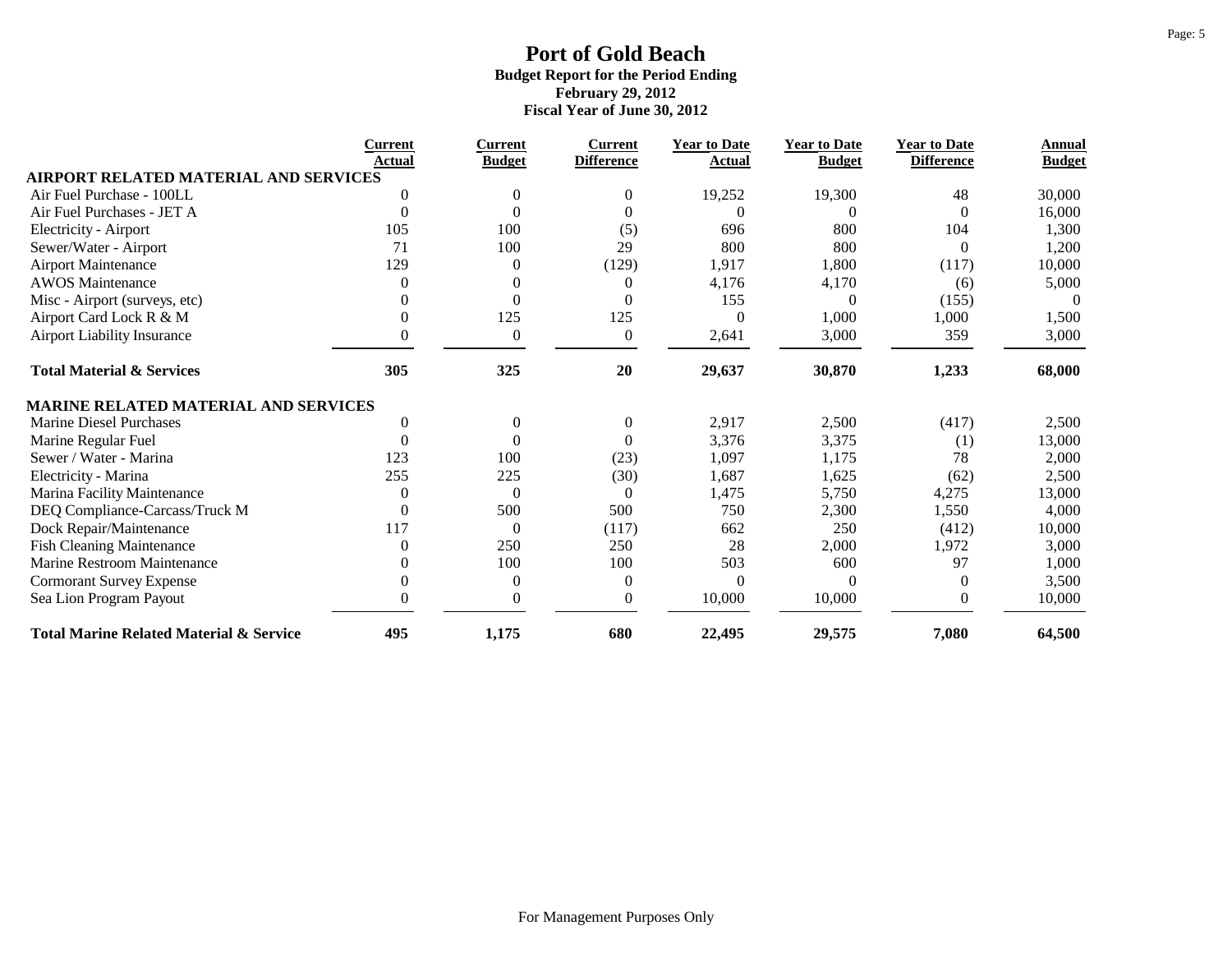|                                                 | <b>Current</b>   | <b>Current</b>   | <u>Current</u>    | <b>Year to Date</b> | <b>Year to Date</b> | <b>Year to Date</b> | Annual        |
|-------------------------------------------------|------------------|------------------|-------------------|---------------------|---------------------|---------------------|---------------|
| <b>OPERATIONS MATERIAL AND SERVICES</b>         | Actual           | <b>Budget</b>    | <b>Difference</b> | Actual              | <b>Budget</b>       | <b>Difference</b>   | <b>Budget</b> |
| Electricity                                     | 715              | 660              | (55)              | 4,208               | 4,620               | 412                 | 8,000         |
| Sewer/Water                                     | 100              | 100              | $\mathbf{0}$      | 767                 | 1,005               | 238                 | 2,000         |
| Refuse Disposal                                 | 726              | 500              | (226)             | 5,251               | 4,800               | (451)               | 7,300         |
| Landscaping Expenses                            | $\boldsymbol{0}$ | $\boldsymbol{0}$ | $\mathbf{0}$      | $\theta$            | 775                 | 775                 | 1,500         |
| Supplies/Small Tools                            | 256              | 100              | (156)             | 2,479               | 1,300               | (1,179)             | 3,000         |
| <b>Equipment Maintenance</b>                    | 101              | 1,000            | 899               | 2,558               | 8,000               | 5,442               | 12,000        |
| <b>Facilities Maintenance</b>                   | 74               | 1,000            | 926               | 1,403               | 8,000               | 6,597               | 12,000        |
| Security Maintenance                            | $\theta$         | 100              | 100               | 0                   | 700                 | 700                 | 1,000         |
| O/M Equipment Rental/Contracto                  | $\theta$         | 625              | 625               | 0                   | 5,000               | 5,000               | 7,500         |
| O & M Fuel                                      | 287              | 200              | (87)              | 1,970               | 1,600               | (370)               | 2,500         |
| <b>Upriver Lands Maintenance</b>                | $\overline{0}$   | 200              | 200               | $\theta$            | 1,700               | 1,700               | 2,500         |
| <b>Total Operations Material &amp; Services</b> | 2,259            | 4,485            | 2,226             | 18,636              | 37,500              | 18,864              | 59,300        |
| <b>CANNERY MATERIAL AND SERVICES</b>            |                  |                  |                   |                     |                     |                     |               |
| Telephone - Cannery Elevator                    | 30               | 30               | $\boldsymbol{0}$  | 240                 | 230                 | (10)                | 350           |
| Elevator Service/Main Cannery                   | $\overline{0}$   | $\boldsymbol{0}$ | $\boldsymbol{0}$  | 225                 | $\Omega$            | (225)               | 1,650         |
| Cannery Utilties - 2nd floor                    | 269              | 200              | (69)              | 1,637               | 1,700               | 63                  | 2,500         |
| Cannery - Utilities 1st floor                   | 1,330            | 1,165            | (165)             | 9,116               | 8,155               | (961)               | 14,000        |
| Cannery - Supplies                              | $\theta$         | 100              | 100               | 173                 | 325                 | 152                 | 1,000         |
| Cannery - Maint & Repair                        | 916              | $\boldsymbol{0}$ | (916)             | 6,280               | 5,500               | (780)               | 10,000        |
| Cannery - Janitorial                            | $\boldsymbol{0}$ | 0                | $\boldsymbol{0}$  | 1,558               | 1,200               | (358)               | 3,000         |
| <b>Total Cannery Material &amp; Services</b>    | 2,545            | 1,495            | (1,050)           | 19,229              | 17,110              | (2,119)             | 32,500        |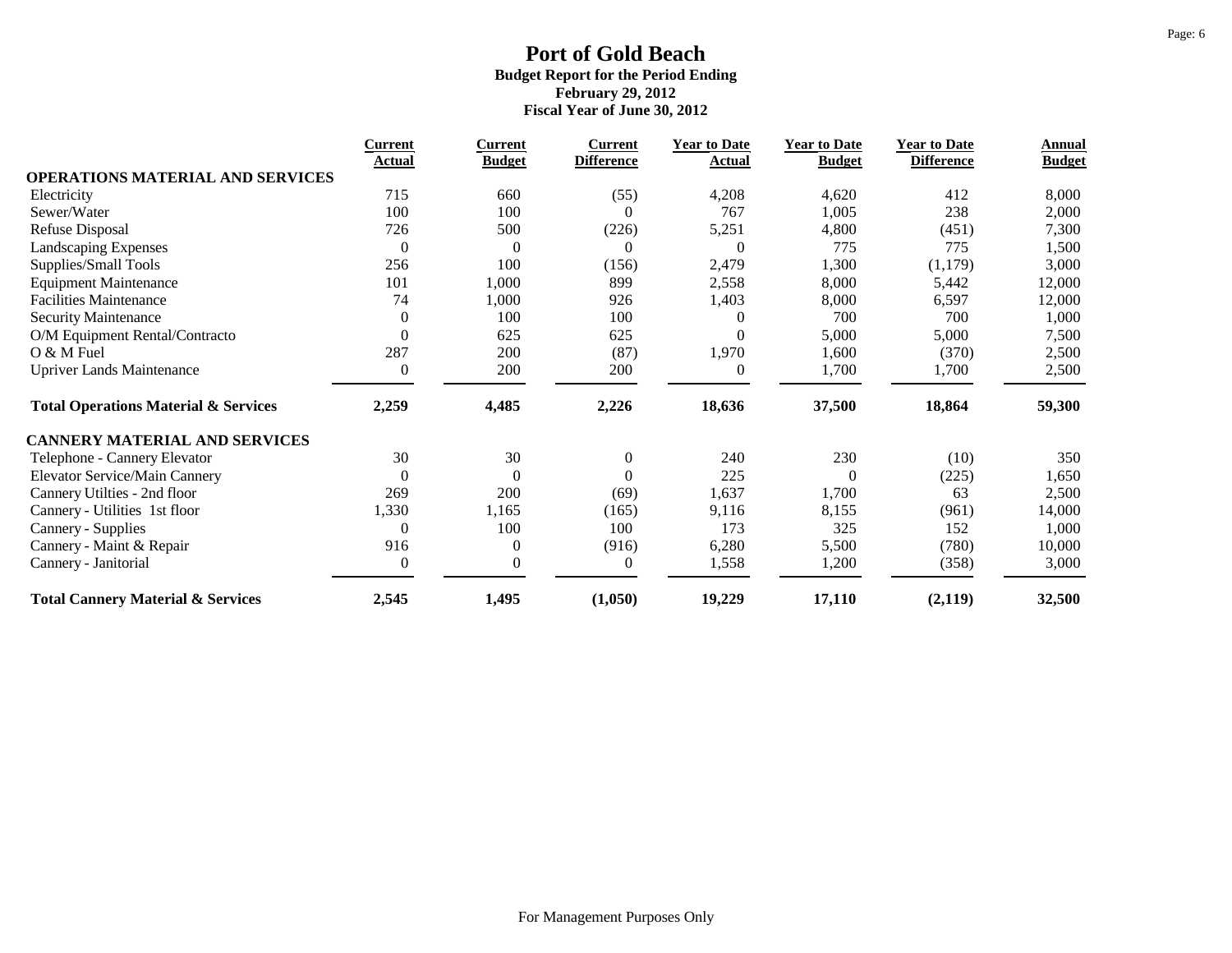|                                          | <b>Current</b>   | <b>Current</b>   | <b>Current</b>    | <b>Year to Date</b> | <b>Year to Date</b> | <b>Year to Date</b> | <b>Annual</b> |
|------------------------------------------|------------------|------------------|-------------------|---------------------|---------------------|---------------------|---------------|
| <b>CAPITAL OUTLAY</b>                    | <b>Actual</b>    | <b>Budget</b>    | <b>Difference</b> | <b>Actual</b>       | <b>Budget</b>       | <b>Difference</b>   | <b>Budget</b> |
| Marina Capital Outlay                    | 2,509            | 2,500            | (9)               | 103,034             | 104,600             | 1,566               | 220,000       |
| Other Land & Bldg Capital Outl           |                  | 0                | $\overline{0}$    | 0                   |                     |                     | 10,000        |
| Shop/Office Capital Outlay               |                  |                  | $\overline{0}$    | $\Omega$            | 0                   |                     | 100,000       |
| Port Equipment Purchase                  |                  | 0                | $\overline{0}$    | 17,900              | 17,900              | 0                   | 25,000        |
| <b>Security Systems</b>                  |                  |                  | $\overline{0}$    | 0                   | 0                   | $\Omega$            | 5,000         |
| Jetty Repair                             |                  |                  | $\overline{0}$    |                     | 0                   | $\theta$            | 2,000         |
| Paving; Port Facilties                   |                  | 0                | $\overline{0}$    |                     | 0                   | $\theta$            | 60,000        |
| Misc. Capital Outlay                     | 0                | 0                | $\boldsymbol{0}$  | 0                   | 0                   | 0                   | 2,000         |
| <b>Total Capital Outlay</b>              | 2,509            | 2,500            | (9)               | 120,934             | 122,500             | 1,566               | 424,000       |
| <b>DEBT SERVICE</b>                      |                  |                  |                   |                     |                     |                     |               |
| Oregon Bus # 520138 Interest             | $\Omega$         | $\overline{0}$   | $\boldsymbol{0}$  | 1,186               | 983                 | (203)               | 1,889         |
| Oregon Bus #520138 Principle             |                  |                  | $\mathbf{0}$      | 40,051              | 3,047               | (37,004)            | 6,170         |
| Shop/Office Building Loan Int            |                  |                  | $\overline{0}$    | $\overline{0}$      | 0                   | 0                   | 8,000         |
| Shop/Office Bldg Principle Pay           |                  | $\Omega$         | $\overline{0}$    | $\Omega$            | 0                   | $\Omega$            | 17,046        |
| Oregon Bus #525178 Interest              |                  | 0                | $\boldsymbol{0}$  | 10,945              | 10,944              | (1)                 | 21,534        |
| Oregon Bus #525178 Principle             | 0                | $\overline{0}$   | $\overline{0}$    | 13,412              | 13,412              | $\overline{0}$      | 27,182        |
| <b>Total Debt Service</b>                | $\bf{0}$         | $\bf{0}$         | $\bf{0}$          | 65,594              | 28,386              | (37,208)            | 81,821        |
| <b>TRANSFERS</b>                         |                  |                  |                   |                     |                     |                     |               |
| <b>Transfer to PFCORF</b>                | $\overline{0}$   | $\boldsymbol{0}$ | $\boldsymbol{0}$  | 100,000             | 100,000             | $\overline{0}$      | 100,000       |
| <b>Total Transfers</b>                   | $\bf{0}$         | $\boldsymbol{0}$ | $\bf{0}$          | 100,000             | 100,000             | $\bf{0}$            | 100,000       |
| <b>CONTINGENCY</b>                       |                  |                  |                   |                     |                     |                     |               |
| GF Contingency                           | $\boldsymbol{0}$ | $\boldsymbol{0}$ | $\boldsymbol{0}$  | $\boldsymbol{0}$    | $\overline{0}$      | $\overline{0}$      | 25,000        |
|                                          |                  |                  |                   |                     |                     |                     |               |
| <b>TOTAL GEN FUND EXPENDITURES</b><br>\$ | 32,161<br>\$     | 31,905           | (256)             | 616,636             | 608,377             | (8,259)             | 1,275,621     |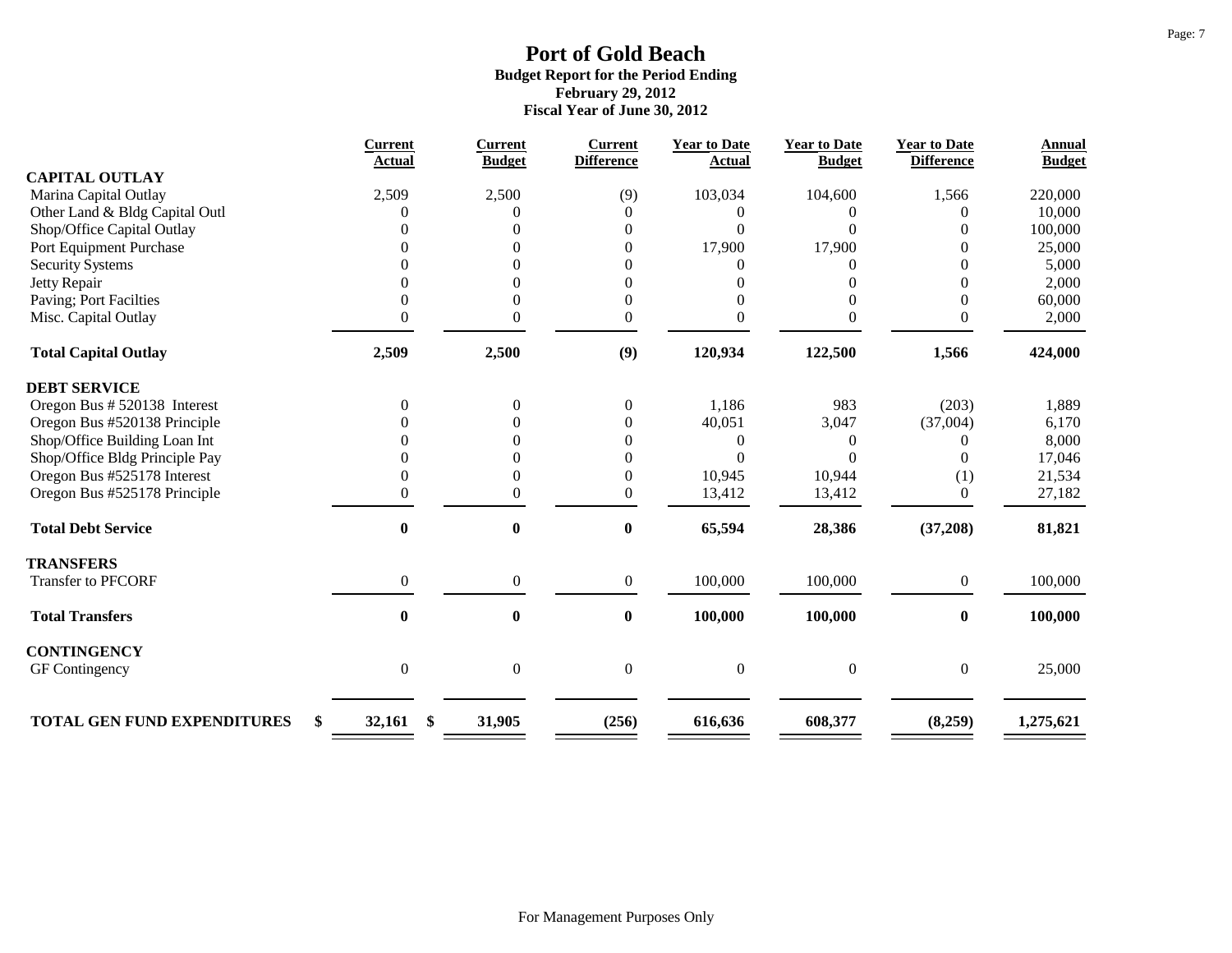|                                   | <b>Current</b><br>Actual | <b>Current</b><br><b>Budget</b> | <b>Current</b><br><b>Difference</b> | <b>Year to Date</b><br><b>Actual</b> | <b>Year to Date</b><br><b>Budget</b> | <b>Year to Date</b><br><b>Difference</b> | <b>Annual</b><br><b>Budget</b> |
|-----------------------------------|--------------------------|---------------------------------|-------------------------------------|--------------------------------------|--------------------------------------|------------------------------------------|--------------------------------|
| <b>GENERAL FUND RECAP</b>         |                          |                                 |                                     |                                      |                                      |                                          |                                |
| <b>REVENUES</b>                   |                          |                                 |                                     |                                      |                                      |                                          |                                |
| <b>TOTAL BEGINNG CASH GF</b>      | $\bf{0}$                 | $\bf{0}$                        | $\bf{0}$                            | 475,434                              | 520,000                              | (44, 566)                                | 520,000                        |
| <b>TREASURY INCOME</b>            | 1,843                    | 3,625                           | (1,782)                             | 229,849                              | 221,800                              | 8,049                                    | 240,800                        |
| <b>AIRPORT INCOME</b>             | 3,894                    | 3,875                           | 19                                  | 59,044                               | 55,575                               | 3,469                                    | 71,430                         |
| <b>MARINE INCOME</b>              | 791                      | 1,000                           | (209)                               | 50,461                               | 60,475                               | (10,014)                                 | 85,975                         |
| <b>LAND/BLDG INCOME</b>           | 10,075                   | 13,450                          | (3,375)                             | 153,088                              | 150,175                              | 2,913                                    | 220,400                        |
| <b>CANNERY INCOME</b>             | 3,942                    | 6,200                           | (2,258)                             | 42,750                               | 50,100                               | (7, 350)                                 | 72,300                         |
| <b>OTHER INCOME</b>               | 38,451                   | 525                             | 37,926                              | 95,879                               | 49,270                               | 46,609                                   | 65,500                         |
| <b>INSURANCE/LOANS</b>            | $\boldsymbol{0}$         | $\boldsymbol{0}$                | $\overline{0}$                      | $\overline{0}$                       | $\overline{0}$                       | $\overline{0}$                           | 232,513                        |
| REVENUES GENERATED GF             | 58,996                   | 28,675                          | 30,321                              | 631,071                              | 587,395                              | 43,676                                   | 988,918                        |
| <b>TOTAL PORT REVENUES</b>        | 58,996                   | 28,675                          | 30,321                              | 1,106,505                            | 1,107,395                            | (890)                                    | 1,508,918                      |
| <b>EXPENDITURES</b>               |                          |                                 |                                     |                                      |                                      |                                          |                                |
| PERSONAL SERVIC                   | 16,754                   | 15,180                          | 1,574                               | 169,826                              | 168,906                              | 920                                      | 278,100                        |
| <b>MATERIAL &amp; SERV</b>        | 12,898                   | 14,225                          | (1, 327)                            | 160,282                              | 188,585                              | (28, 303)                                | 366,700                        |
| <b>CAPITAL OUTLAY</b>             | 2,509                    | 2,500                           | 9                                   | 120,934                              | 122,500                              | (1,566)                                  | 424,000                        |
| <b>DEBT SERVICE</b>               | $\theta$                 | 0                               | $\overline{0}$                      | 65,594                               | 28,386                               | 37,208                                   | 81,821                         |
| <b>TRANSFERS OUT</b>              | $\overline{0}$           | $\overline{0}$                  | $\boldsymbol{0}$                    | 100,000                              | 100,000                              | $\mathbf{0}$                             | 100,000                        |
| <b>GF CONTINGENCY</b>             | $\boldsymbol{0}$         | $\boldsymbol{0}$                | $\mathbf{0}$                        | $\boldsymbol{0}$                     | $\boldsymbol{0}$                     | $\Omega$                                 | 25,000                         |
|                                   |                          |                                 |                                     |                                      |                                      |                                          | 1,275,621                      |
| <b>TOTAL EXPENDITURES - GF</b>    | 32,161                   | 31,905                          | 256                                 | 616,636                              |                                      | 608,377                                  | 8,259                          |
| <b>G. F. ENDING CASH BALANCES</b> | \$<br>26,835             | (3,230)                         | 30,065<br>\$                        | 489,869                              | 499,018                              | (9,149)                                  | 233,297                        |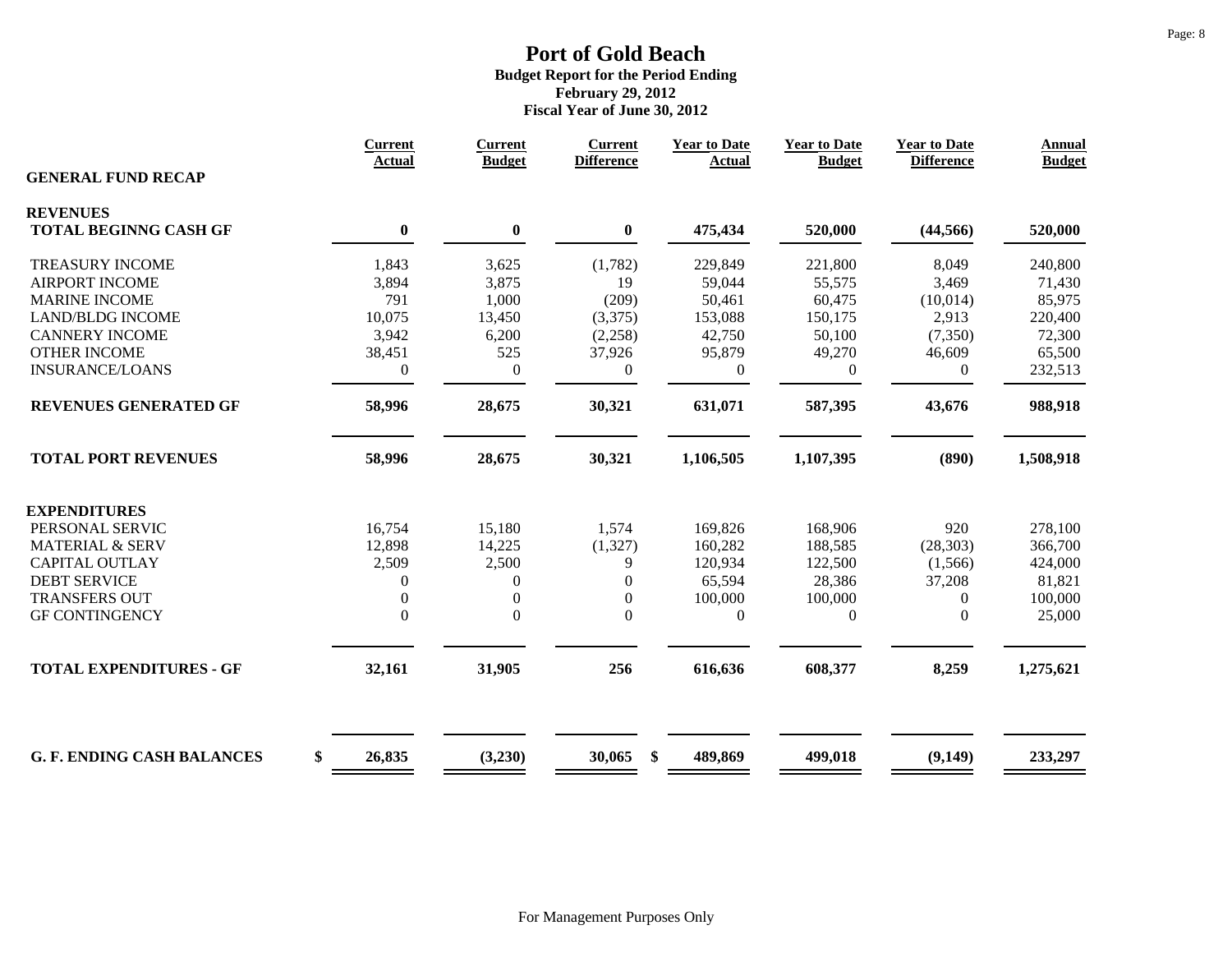|                                             | <b>Current</b><br>Actual | Current<br><b>Budget</b> | <b>Current</b><br><b>Difference</b> | <b>Year to Date</b><br>Actual | <b>Year to Date</b><br><b>Budget</b> | <b>Year to Date</b><br><b>Difference</b> | Annual<br><b>Budget</b> |
|---------------------------------------------|--------------------------|--------------------------|-------------------------------------|-------------------------------|--------------------------------------|------------------------------------------|-------------------------|
| <b>GRANT BASED CAPITAL IMPROVEMENT FUND</b> |                          |                          |                                     |                               |                                      |                                          |                         |
| REVENUES GRANT BASED CAPITAL IMPROV FUND    |                          |                          |                                     |                               |                                      |                                          |                         |
| <b>Total GBCIF Beg. Cash</b>                |                          | $\bf{0}$                 | $\bf{0}$                            | 6,217                         | 4,000                                | 2,217                                    | 4,000                   |
| <b>TRANSFERS IN</b>                         |                          |                          |                                     |                               |                                      |                                          |                         |
| <b>Total Transfer In</b>                    | $\mathbf 0$              | $\mathbf{0}$             | $\bf{0}$                            | $\mathbf{0}$                  | 0                                    |                                          | $\mathbf{0}$            |
| <b>GRANT FUNDS</b>                          |                          |                          |                                     |                               |                                      |                                          |                         |
| <b>Interest Income Grant</b>                |                          | $\theta$                 |                                     |                               | 0                                    |                                          |                         |
| FAA AIP Grant                               |                          | 0                        |                                     | 38,302                        | 35,200                               | 3,102                                    | 167,000                 |
| <b>Airport Connect Oregon Funds</b>         |                          |                          |                                     |                               |                                      |                                          | 8,350                   |
| Stimulus Shop/Office Improv.                |                          | 0                        |                                     |                               |                                      |                                          | 460,000                 |
| <b>High Dock Repair Project</b>             |                          | 0                        |                                     | 80,195                        |                                      | 80,195                                   | $\Omega$                |
| <b>Total Grants Received</b>                | 0                        | $\bf{0}$                 | $\bf{0}$                            | 118,501                       | 35,200                               | 83,301                                   | 635,350                 |
| <b>TOTAL REVEUNUES GBCIF</b>                | 0                        | 0                        | $\bf{0}$                            | \$<br>124,718                 | 39,200                               | 85,518                                   | 639,350                 |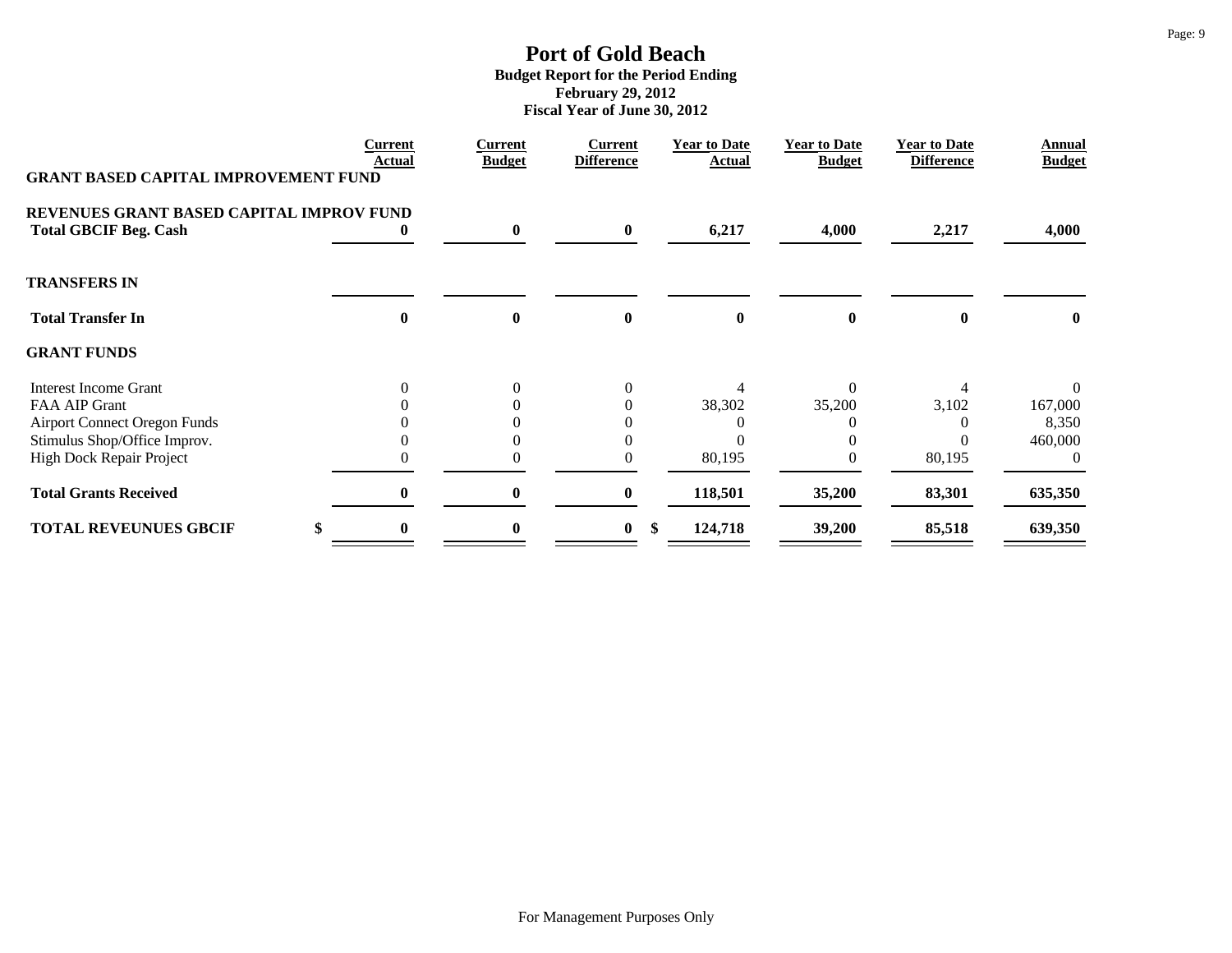| <b>EXPENDITURES GRANT BASED CAPITAL IMPROVE FUND</b> | <b>Current</b><br>Actual |     | <b>Current</b><br><b>Budget</b> | <b>Current</b><br><b>Difference</b> | <b>Year to Date</b><br>Actual | <b>Year to Date</b><br><b>Budget</b> | <b>Year to Date</b><br><b>Difference</b> | Annual<br><b>Budget</b> |
|------------------------------------------------------|--------------------------|-----|---------------------------------|-------------------------------------|-------------------------------|--------------------------------------|------------------------------------------|-------------------------|
| Taxiway-FAA Replacement                              | \$<br>30,366             | - S | 30,400                          | 34                                  | 65,954                        | 54,950                               | (11,004)                                 | 175,350                 |
| <b>High Dock Repair Costs</b>                        | C                        |     | $\theta$                        | $\overline{0}$                      | 77,535                        |                                      | (77, 535)                                | ()                      |
| Office/Shop Stimulus Cap Impro                       |                          |     | $\theta$                        | $\overline{0}$                      | 0                             |                                      | $\theta$                                 | 460,000                 |
| <b>Total Capital Improvement for GBCIF</b>           | 30,366                   |     | 30,400                          | 34                                  | 143,489                       | 54,950                               | (88, 539)                                | 635,350                 |
| <b>TRANSFER OUT GBCIF</b>                            |                          |     |                                 |                                     |                               |                                      |                                          |                         |
| <b>Total Transfers Out GBCIF</b>                     | $\bf{0}$                 |     | $\bf{0}$                        | $\bf{0}$                            | $\bf{0}$                      | $\bf{0}$                             | $\mathbf{0}$                             | $\bf{0}$                |
| <b>TOTAL EXPENDITURES GRANT FU</b>                   | 30,366                   |     | 30,400                          | 34                                  | 143,489                       | 54,950                               | (88, 539)                                | 635,350                 |
| <b>GBCIF ENDING CASH BALANCE</b>                     | \$<br>$(30,366)$ \$      |     | (30, 400)                       | (34)                                | (18,771)                      | (15,750)                             | 3,021                                    | 4,000                   |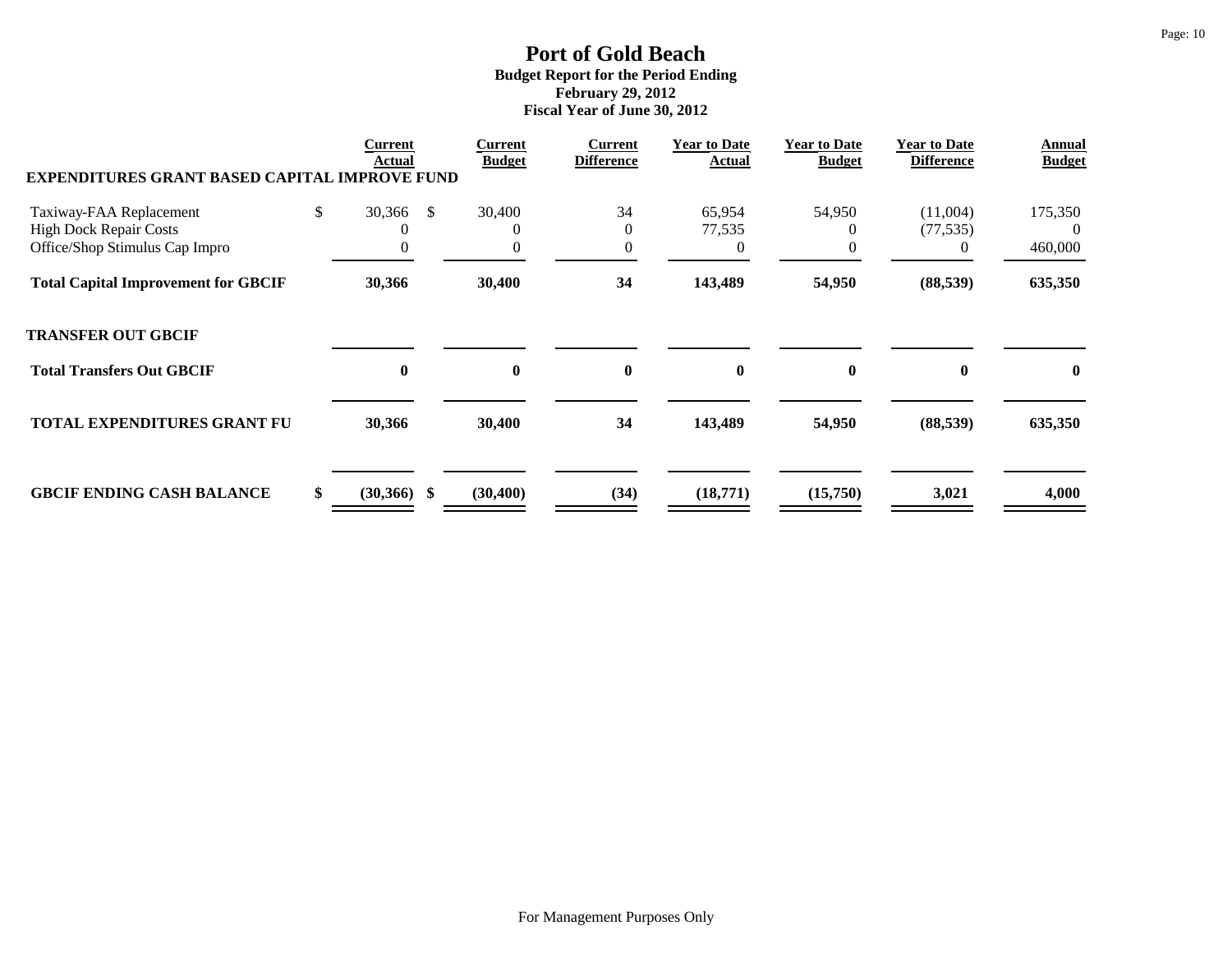|                                    | Current        | Current          | <b>Current</b>    | <b>Year to Date</b> | <b>Year to Date</b> | <b>Year to Date</b> | Annual        |
|------------------------------------|----------------|------------------|-------------------|---------------------|---------------------|---------------------|---------------|
| <b>HUNTLEY PARK FUND</b>           | Actual         | <b>Budget</b>    | <b>Difference</b> | Actual              | <b>Budget</b>       | <b>Difference</b>   | <b>Budget</b> |
| <b>HUNTLEY PARK REVENUES</b>       |                |                  |                   |                     |                     |                     |               |
| <b>HP Beginning Cash</b>           | $\bf{0}$       | $\boldsymbol{0}$ | $\bf{0}$          | 40,168              | 40,000              | 168                 | 40,000        |
| <b>CAMPGROUND INCOME</b>           |                |                  |                   |                     |                     |                     |               |
| Huntley Park Campground Income     | 813            | 000,1            | (187)             | 27,100              | 31,550              | (4, 450)            | 40,000        |
| <b>HP Shower revenues</b>          | 64             | 100              | (36)              | 3,322               | 3,900               | (578)               | 5,000         |
| <b>HP Store Sales</b>              | $\theta$       | $\overline{0}$   | $\overline{0}$    | 103                 | 0                   | 103                 | $\Omega$      |
| <b>HP</b> Store Rent               | 184            | 180              | 4                 | 548                 | 1,440               | (892)               | 2,160         |
| <b>HP Park Utilities</b>           | 35             | 35               | $\Omega$          | 133                 | 280                 | (147)               | 420           |
| Interest Inc-HP                    | $\overline{0}$ | 35               | (35)              | 75                  | 260                 | (185)               | 400           |
| Huntley Park Other Income          | $\theta$       | 420              | (420)             | 1,146               | 3,280               | (2,134)             | 5,000         |
| <b>HP Campground Income</b>        | 1,096          | 1,770            | (674)             | 32,427              | 40,710              | (8,283)             | 52,980        |
| <b>Total Huntley Park Revenues</b> | 1,096          | 1,770            | (674)             | 72,595              | 80,710              | (8, 115)            | 92,980        |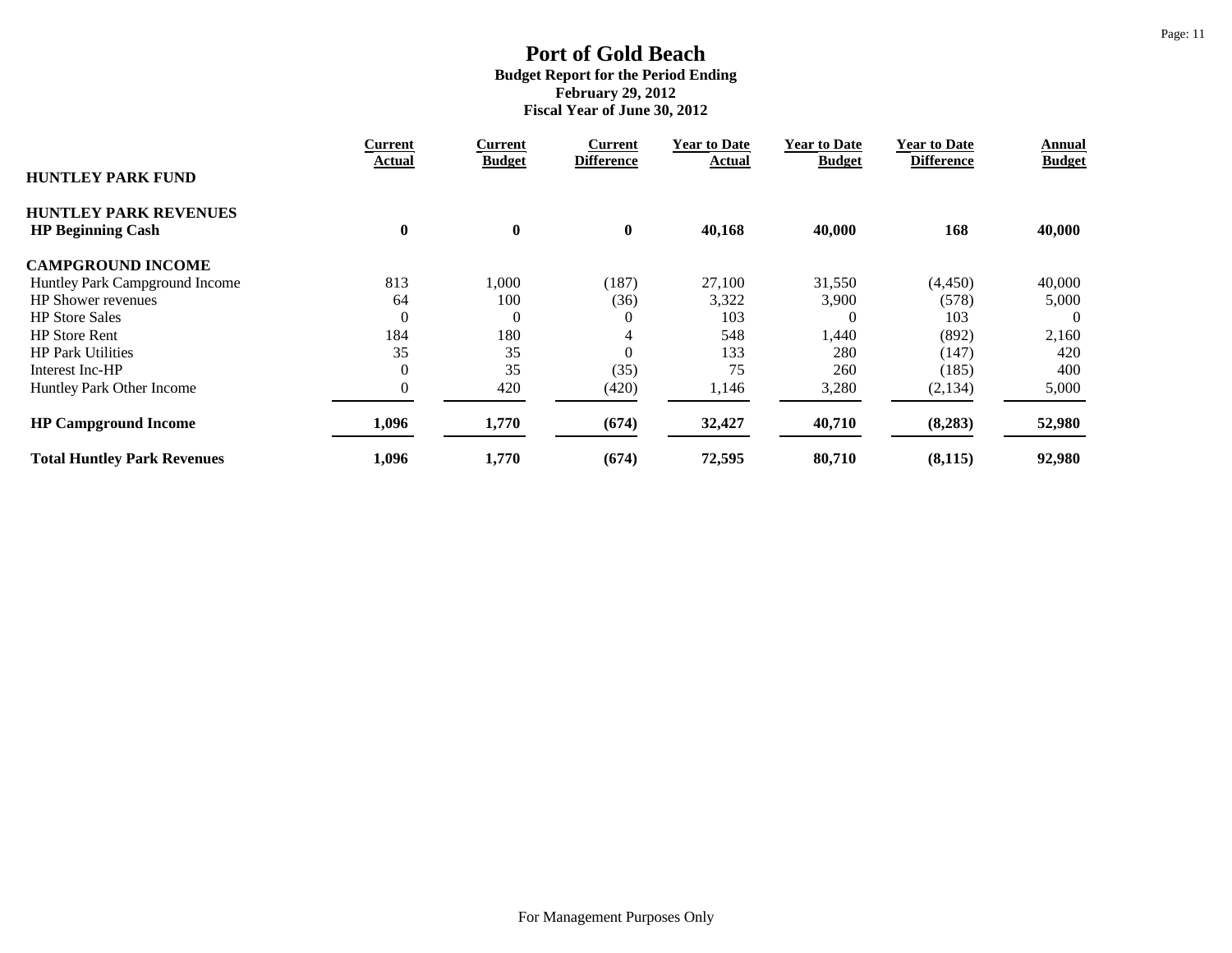|                                      | <b>Current</b>                  | <b>Current</b>   | <b>Current</b>    | <b>Year to Date</b> | <b>Year to Date</b> | <b>Year to Date</b> | <b>Annual</b> |
|--------------------------------------|---------------------------------|------------------|-------------------|---------------------|---------------------|---------------------|---------------|
| <b>Expenditures Huntley Park</b>     | Actual                          | <b>Budget</b>    | <b>Difference</b> | Actual              | <b>Budget</b>       | <b>Difference</b>   | <b>Budget</b> |
| PERSONAL SERVICES                    |                                 |                  |                   |                     |                     |                     |               |
| HP-Bonus                             | $\mathcal{S}$<br>$\overline{0}$ | $\boldsymbol{0}$ | $\boldsymbol{0}$  | $\overline{0}$      | $\mathbf{0}$        | $\overline{0}$      | 150           |
| <b>Payroll Taxes</b>                 | (37)                            | 80               | 117               | 259                 | 660                 | 401                 | 1,000         |
| H P Personal Services                | 500                             | 550              | 50                | 4,000               | 4,400               | 400                 | 6,600         |
| <b>Total Personal Services</b>       | 463                             | 630              | 167               | 4,259               | 5,060               | 801                 | 7,750         |
| <b>MATERIAL &amp; SERVICES</b>       |                                 |                  |                   |                     |                     |                     |               |
| HP Equipment Maintenance             | 75                              | $\boldsymbol{0}$ | (75)              | 366                 | 300                 | (66)                | 650           |
| <b>Facility Maintenance</b>          | $\boldsymbol{0}$                | 175              | 175               | 1,314               | 4,200               | 2,886               | 7,500         |
| Road Maintenance                     | $\overline{0}$                  | $\boldsymbol{0}$ | $\boldsymbol{0}$  | 44                  | 0                   | (44)                | 1,000         |
| Fuel                                 | $\overline{0}$                  | $\overline{0}$   | $\boldsymbol{0}$  | 491                 | $\Omega$            | (491)               | 800           |
| H.P. Propane                         | $\boldsymbol{0}$                | 300              | 300               | 930                 | 2,400               | 1,470               | 3,500         |
| H.P. Supplies                        | 13                              | 165              | 152               | 615                 | 1,320               | 705                 | 2,000         |
| H.P. Refuse - Garbage & Vaults       | 153                             | 225              | 72                | 3,605               | 2,575               | (1,030)             | 3,800         |
| H.P. Utilities                       | 264                             | 250              | (14)              | 2,027               | 2,000               | (27)                | 3,200         |
| H.P. Telephone                       | 44                              | 40               | (4)               | 384                 | 320                 | (64)                | 500           |
| H.P. Miscellaneous                   | $\overline{0}$                  | 200              | 200               | 218                 | 1,600               | 1,382               | 2,500         |
| <b>Water Testing</b>                 | 65                              | 100              | 35                | 349                 | 800                 | 451                 | 1,200         |
| <b>HP</b> Advertising                | $\boldsymbol{0}$                | $\boldsymbol{0}$ | $\boldsymbol{0}$  | 477                 | 400                 | (77)                | 800           |
| <b>Lodging Taxes</b>                 | $\overline{0}$                  | $\mathbf{0}$     | $\boldsymbol{0}$  | 308                 | 255                 | (53)                | 480           |
| Septiic/Toliet Testing               | $\boldsymbol{0}$                | $\boldsymbol{0}$ | $\boldsymbol{0}$  | 2,488               | 1,400               | (1,088)             | 1,400         |
| Volunteer Stipend                    | $\Omega$                        | $\overline{0}$   | $\boldsymbol{0}$  | 800                 | 600                 | (200)               | 1,400         |
| <b>Total Material &amp; Services</b> | 614                             | 1,455            | 841               | 14,416              | 18,170              | 3,754               | 30,730        |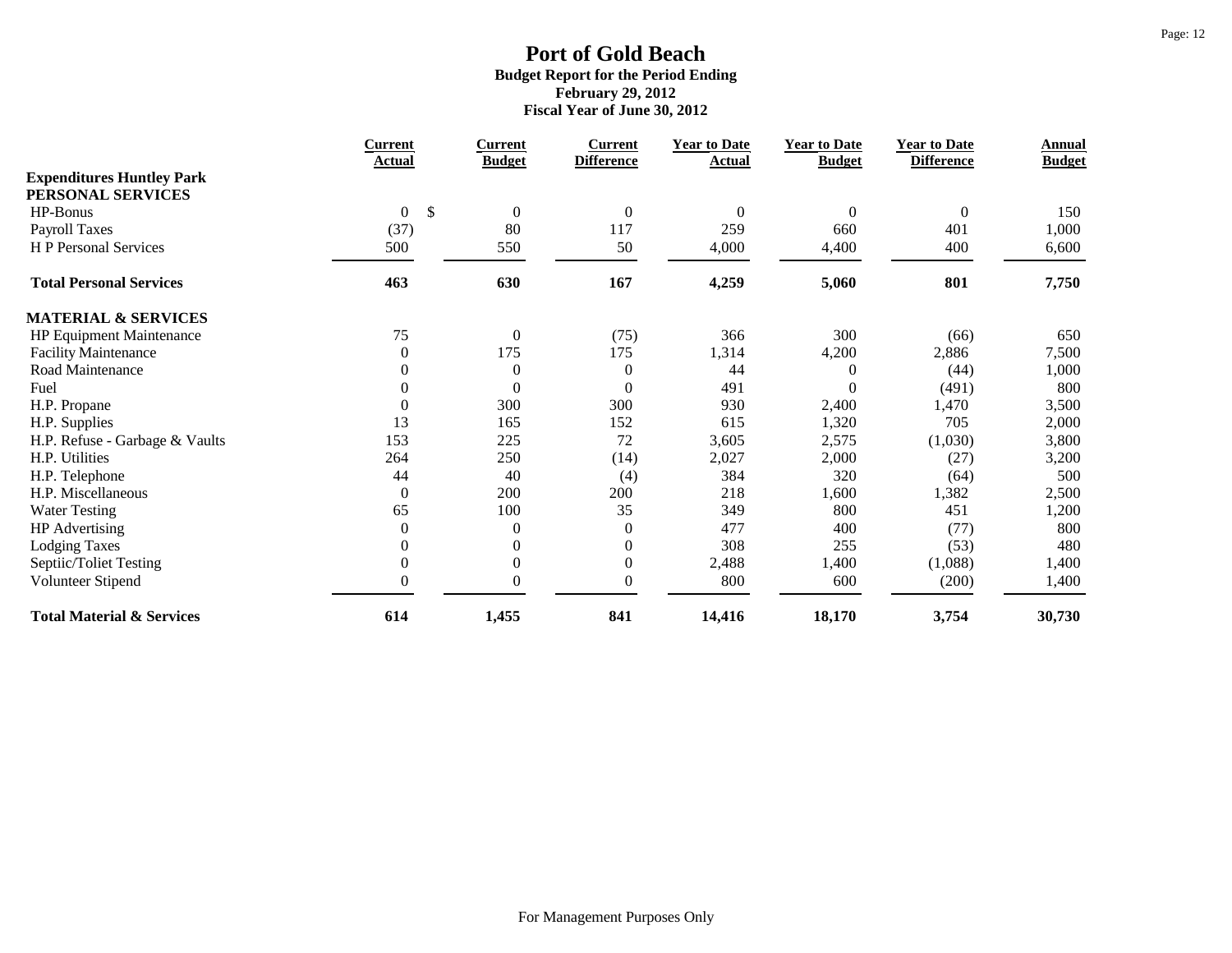| <b>Current</b> | <b>Current</b>         | <b>Current</b>         | <b>Year to Date</b>     | <b>Year to Date</b> | <b>Year to Date</b>    | <b>Annual</b><br><b>Budget</b> |
|----------------|------------------------|------------------------|-------------------------|---------------------|------------------------|--------------------------------|
|                |                        |                        |                         |                     |                        |                                |
|                |                        |                        |                         |                     |                        | 3,000                          |
|                | 0                      | $\theta$               | $\theta$                |                     |                        | 5,000                          |
|                |                        | $\mathbf{0}$           | 7,500                   | 7,500               |                        | 17,000                         |
| 1,489          | 1,500                  | 11                     | 8,989                   | 9,000               | 11                     | 25,000                         |
|                |                        |                        |                         |                     |                        |                                |
| $\mathbf{0}$   | $\mathbf{0}$           | $\mathbf{0}$           | 0                       | $\mathbf{0}$        | $\mathbf{0}$           | 5,000                          |
| $\bf{0}$       | $\bf{0}$               | $\bf{0}$               | $\bf{0}$                | $\bf{0}$            | $\bf{0}$               | 5,000                          |
|                |                        |                        |                         |                     |                        |                                |
| $(1,470)$ \$   | (1, 815)               | (345)                  | 44,931                  | 48,480              | 3,549                  | 24,500                         |
|                | <b>Actual</b><br>1,489 | <b>Budget</b><br>1,500 | <b>Difference</b><br>11 | Actual<br>1,489     | <b>Budget</b><br>1,500 | <b>Difference</b><br>11        |